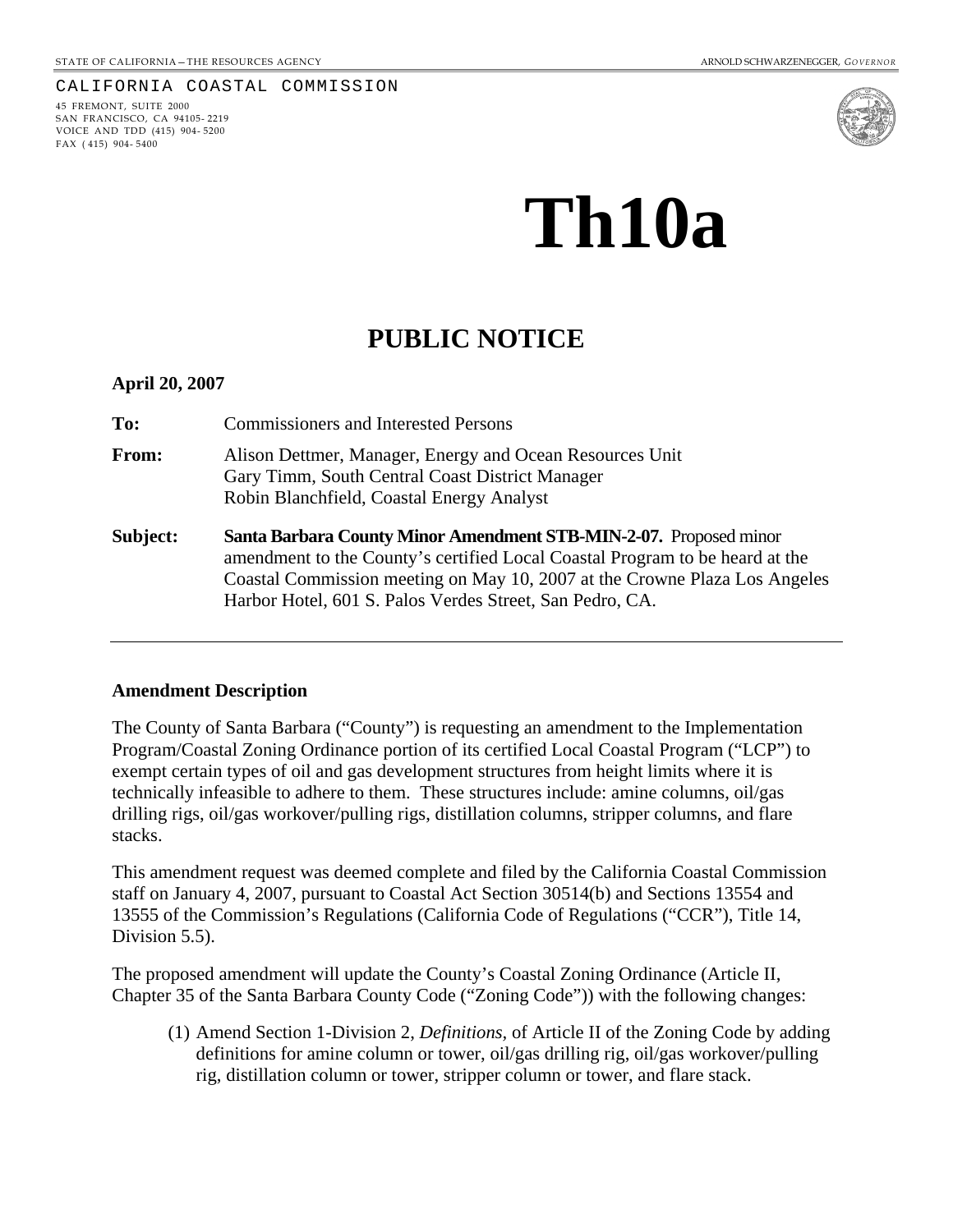(2) Amend Section 35-127 A.1, *Height*, under Section 2-Division 7, *General Regulations,* of the Zoning Code to exempt temporary oil/gas drilling rigs, oil/gas workover/pulling rigs, amine columns, distillation columns, stripper columns, and flare stacks from adherence to applicable height limits where adherence is technically infeasible.

# **Executive Director Determination**

Based on the review of submitted materials, the Executive Director has determined that the proposed LCP amendment qualifies as a minor amendment. Section 13554(a) of the California Code of Regulations defines a minor amendment to a certified zoning ordinance as:

*Changes in wording, which makes the use as designated in the zoning ordinance, zoning district maps or other implementing actions more specific and which do not change the kind, location, intensity, or density of use and which are found by the [E]xecutive [D]irector of the Commission or the Commission to be consistent with the land use plan as certified by the Commission.* 

The purpose of the proposed amendment is to bring additional consistency between sections of the County's Coastal and Inland Zoning Ordinances. While the general regulations of these two ordinances set a maximum height limit of structures at 50 feet, other sections of these two ordinances identify permitted and conditionally permitted uses for certain structures that must exceed applicable height limits in order to function at all. In the coastal zone, these uses include exploration, production, processing and transportation of oil and gas.

On March 15, 2007 the Commission approved Major Amendment STB-MAJ-1-05, which corrected many inconsistencies between the County's Coastal and Inland Zoning Ordinance by amending Section 35-127, *Height,* of the Zoning Code with revised language and a specific methodology for calculating the height of a structure.

Proposed Minor Amendment STB-MIN-02-07 provides additional consistency by adding specific language to Section 35-127 that clearly exempts temporary oil/gas drilling rigs, oil/gas workover/pulling rigs, amine columns, distillation columns, stripper columns, and flare stacks from the maximum 50 foot height limits, when it is technically infeasible for them to meet the height limits.

The proposed amendment does not change past practice or interpretation of the zoning ordinance. The County previously approved the Point Arguello oil and gas processing facility at Gaviota with structures that substantially exceeded 50 feet in height.

The proposed language adds specificity to the coastal zoning ordinance by identifying under which circumstances specific types of oil and gas structures may be considered for exemption from the general height restrictions. The proposed amendment is consistent with the County's certified land use plan and does not change the kind, location, intensity, or density of use. Therefore, the Executive Director of the Coastal Commission has determined that the proposed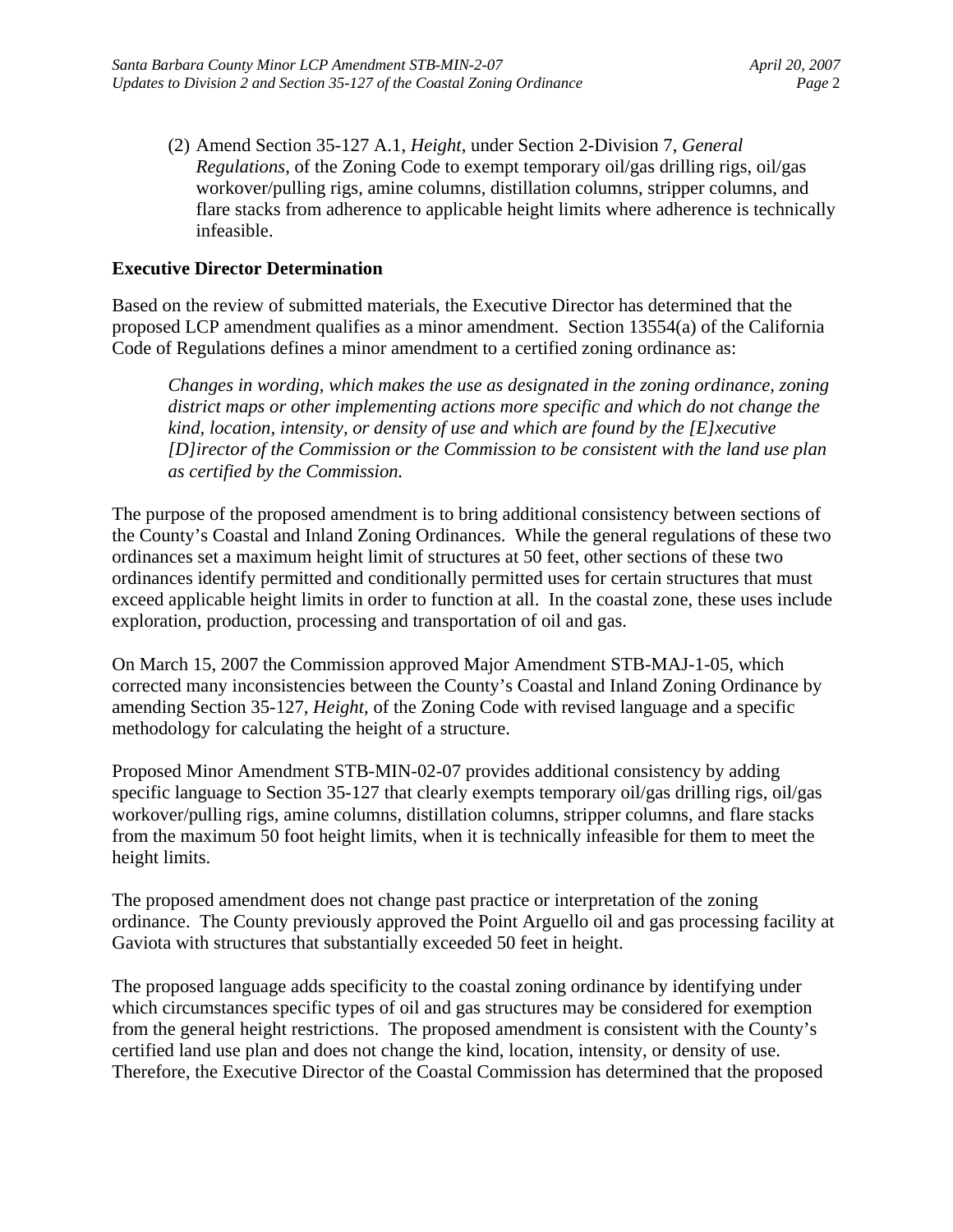changes qualify as a minor amendment, as defined above.

Pursuant to 14 CCR Section 13555, the purpose of this notice is to advise interested parties that the Executive Director, has determined that the proposed amendment qualifies as a minor amendment, as defined in 14 CCR Section 13554(a), for the reasons stated above.

# **Procedures**

Coastal Act Section 30503 requires public input in the preparation, approval and certification of any amendment to a certified LCP. Notice of the proposed amendment has been distributed to all known interested parties in accordance with 14 CCR Sections 13551 and 13552. Santa Barbara County held a Planning Commission hearing on August 27, 2006 and a Board of Supervisors hearing on September 26, 2006. At these hearings the County received verbal and written comments in support of the proposed amendment from concerned parties and members of the public. No objections were received.

In accordance with 14 CCR Section 13555, the Executive Director will report this "minor amendment" determination to the Coastal Commission at its next meeting on May 10**,** 2007 at the Crowne Plaza Los Angeles Harbor Hotel, in San Pedro, CA. At this meeting, the Executive Director will also report any objections to the determination that are received within ten working days of the posting of this notice.

The proposed minor amendment shall be deemed certified and become effective immediately unless one-third of the appointed members of the Commission request that it be processed as a major LCP amendment (CCR Section 13555(a)).

## **Notification and Objections**

For any questions or additional information regarding the proposed LCP amendment or the Commission procedures, please contact Robin Blanchfield in the Coastal Commission's Energy and Ocean Resources Unit at 415-904-5247, [rblanchfield@coastal.ca.gov](mailto:rblanchfield@coastal.ca.gov), or at the address listed in the letterhead.

If you wish to register an objection to this proposed LCP amendment, please do so by May 4, 2007.

## **Attachments**

Exhibit A: Ordinance 4622: An Ordinance Amending the Santa Barbara County Code by Revising Article II of Chapter 35. titled "Coastal Zoning Ordinance," as approved by the Board of Supervisors of the County of Santa Barbara on September 26, 2007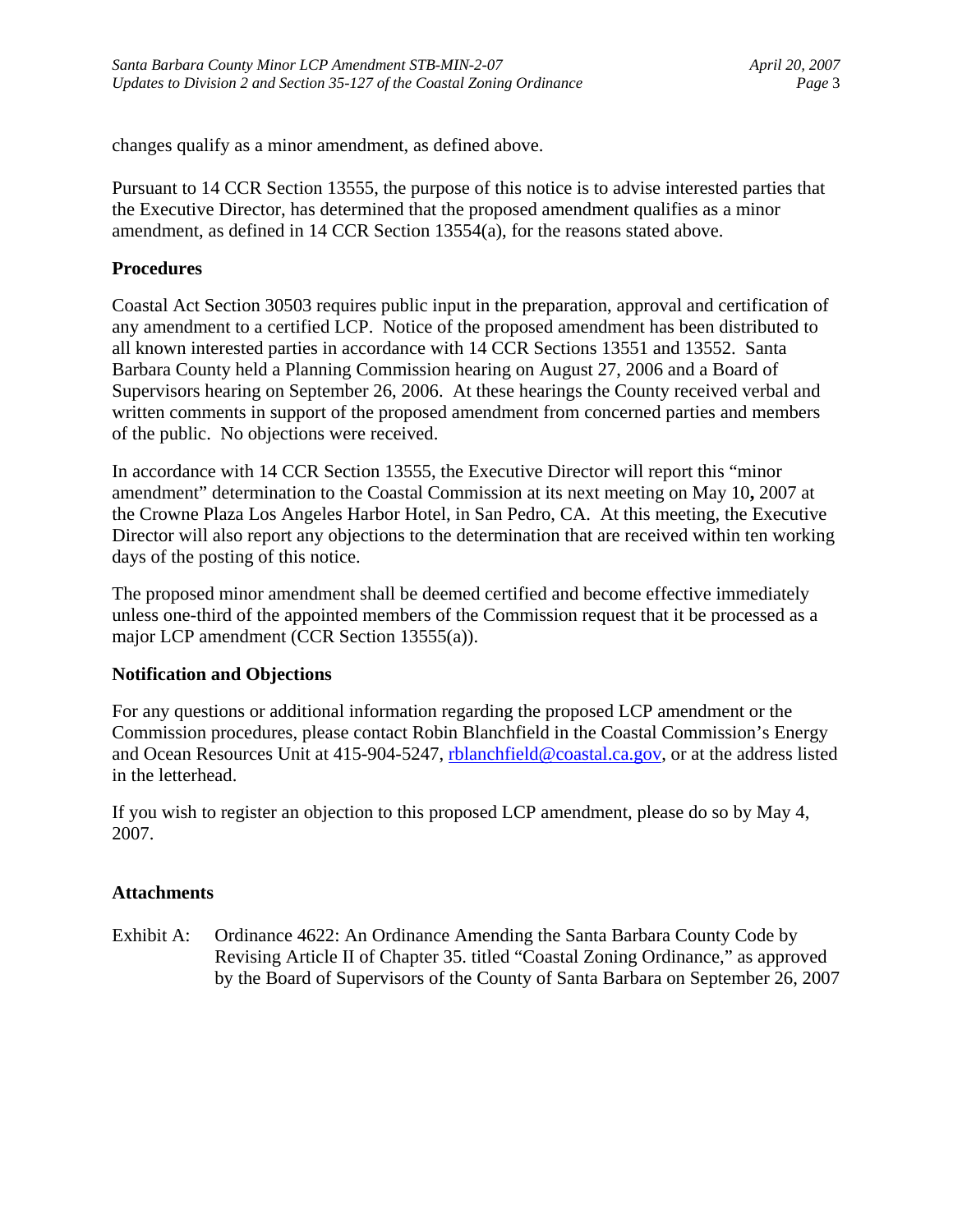# EXHIBIT A

#### ORDINANCE NO. 4622

#### AN ORDINANCE AMENDING THE SANTA BARBARA COUNTY CODE BY REVISING ARTICLE II OF CHAPTER 35, TITLED "COASTAL ZONING ORDINANCE"

#### CASE NO.: 06-ORD-0000-00007

The Board of Supervisors of the County of Santa Barbara, State of California, ordains as follows:

#### SECTION 1:

Division 2 "Definitions" of Article II of the Santa Barbara County Code is hereby amended, by adding the following new definitions:

AMINE COLUMN OR TOWER: A tall, cylindrical vessel used to remove contaminants, such as hydrogen sulfide and carbon dioxide, from natural gas with the use of amines.

DISTILLATION COLUMN OR TOWER: A tall, cylindrical vessel in which a liquid or vapor mixture of two or more substances is separated into its component fractions of desired purity, by the application and removal of heat.

FLARE STACK: A tall, specially constructed vertical pipe or stack used to safely dispose of hydrocarbon vapors or, in an emergency, to dispose of process feed.

OIL/GAS DRILLING RIG: The derrick or mast, draw works, and attendant surface equipment used to drill for oil, natural gas, or both from underground reservoirs, and to drill injection wells for disposal of fluids into subsurface reservoirs. Drilling rigs are also used to complete (prepare for production) a well, or redrill or rework a well. The derrick consists of a large load-bearing structure, usually bolted construction of metal beams. In drilling, the standard derrick has four legs standing at the corners of the substructure and reaching to the crown block. The substructure is an assembly of heavy beams used to elevate the derrick and provide space underneath to install the blowout-preventive equipment, casing head, and other equipment.

OIL/GAS WORKOVER/PULLING RIG: The derrick or mast, draw works, and attendant surface equipment to service oil/gas or injection wells, including, among other things, running the pump and tubing, replacing parts, fixing casing, and plugging and abandoning a well. These rigs are typically mobile, wheel-based trucks capable of moving from one well to another.

STRIPPER COLUMN OR TOWER: A tall, cylindrical vessel used to physically remove contaminants from gas or liquid.

#### SECTION 2:

Division 7 "General Regulations" in Article II, Chapter 35 of the Santa Barbara County Code is hereby amended, by revising Section 35-127.A.1 to read:

Sec. 35-127. Height.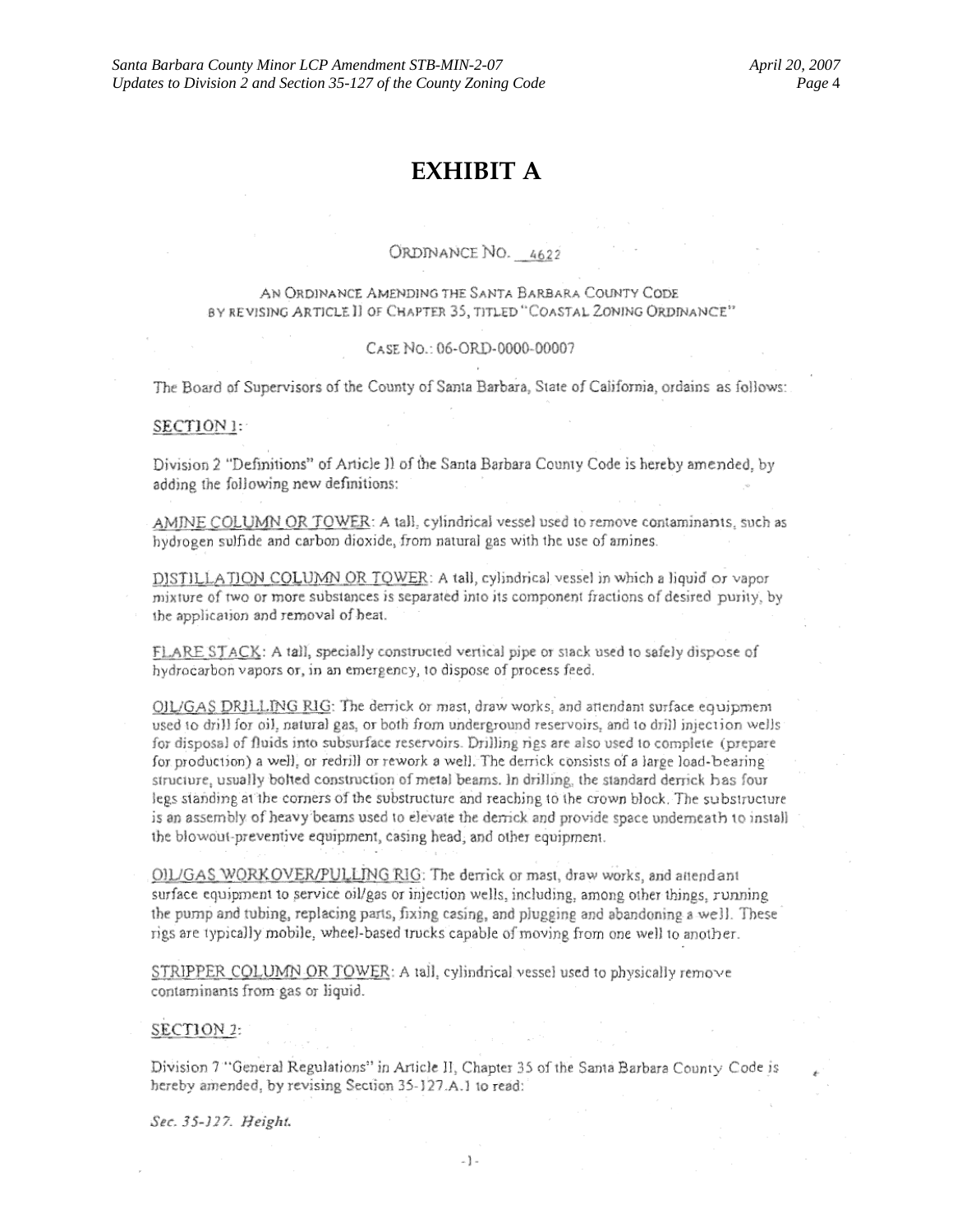- The following shall apply to structures located outside the Summerland Planning Area. A.
	- The height of a structure shall be the vertical distance between the existing grade L. and the uppermost point of the structure directly above that grade except as provided in Section 35-127.A.2. The height of any structure shall not exceed the applicable height limit except as provided below.
		- Exceptions. The following structures may exceed the applicable height limit a. subject to compliance with the F Airport Approach Overlay District.
			- Chimneys, church spires, elevator, mechanical and stair housings, flag  $\left| \cdot \right|$ poles, noncommercial antennas, towers, vents, and similar structures which are not used for human activity may be up to 50 feet in height in all zone districts where such excess heights are not prohibited by the VC View Corridor Overlay District. The use of towers or similar structures to provide higher ceiling heights for habitable space shall be deerned a use intended for human activity.
				- Portions of a structure may exceed the height limit applicable to the 2) subject structure by no more than three feet where the roof exhibits a pitch of 4 in 12 (rise to run) or greater.
				- In order to provide for architectural character, architectural elements, 3) whose aggregate area is less than or equal to 10 percent of the total roof area of the structure or 400 square feet, whichever is less, may exceed the height limit by no more than eight feet when approved by the Board of Architectural Review.
				- Temporary drilling rigs necessary to explore for and develop oil and 4) gas reservoirs or to operate the La Goleta gas storage reservoir (located on APN 071-210-001, as of June 30, 2006) may exceed the applicable height limit for a period of four years or less, provided the temporary use is completed in a diligent manner. Upon written request by the operator, the Director may grant up to two one-year extensions, provided that the operator is diligent in completing an established drilling program.
				- Workover/pulling rigs necessary to service oil/gas and injection wells, 5) or to operate the La Goleta gas storage reservoir (located on APN 07) -210-001, as of June 30, 2006) may exceed the applicable height limit, provided that the use of these rigs is completed in a diligent manner.
				- 5) Amine columns, distillation columns, stripper columns, and flare stacks associated with oil and gas production, gas processing, or oil/gas transportation, as allowed in compliance with Division 9 of this Article, may exceed the applicable height limit where compliance would render such facilities technically infeasible.